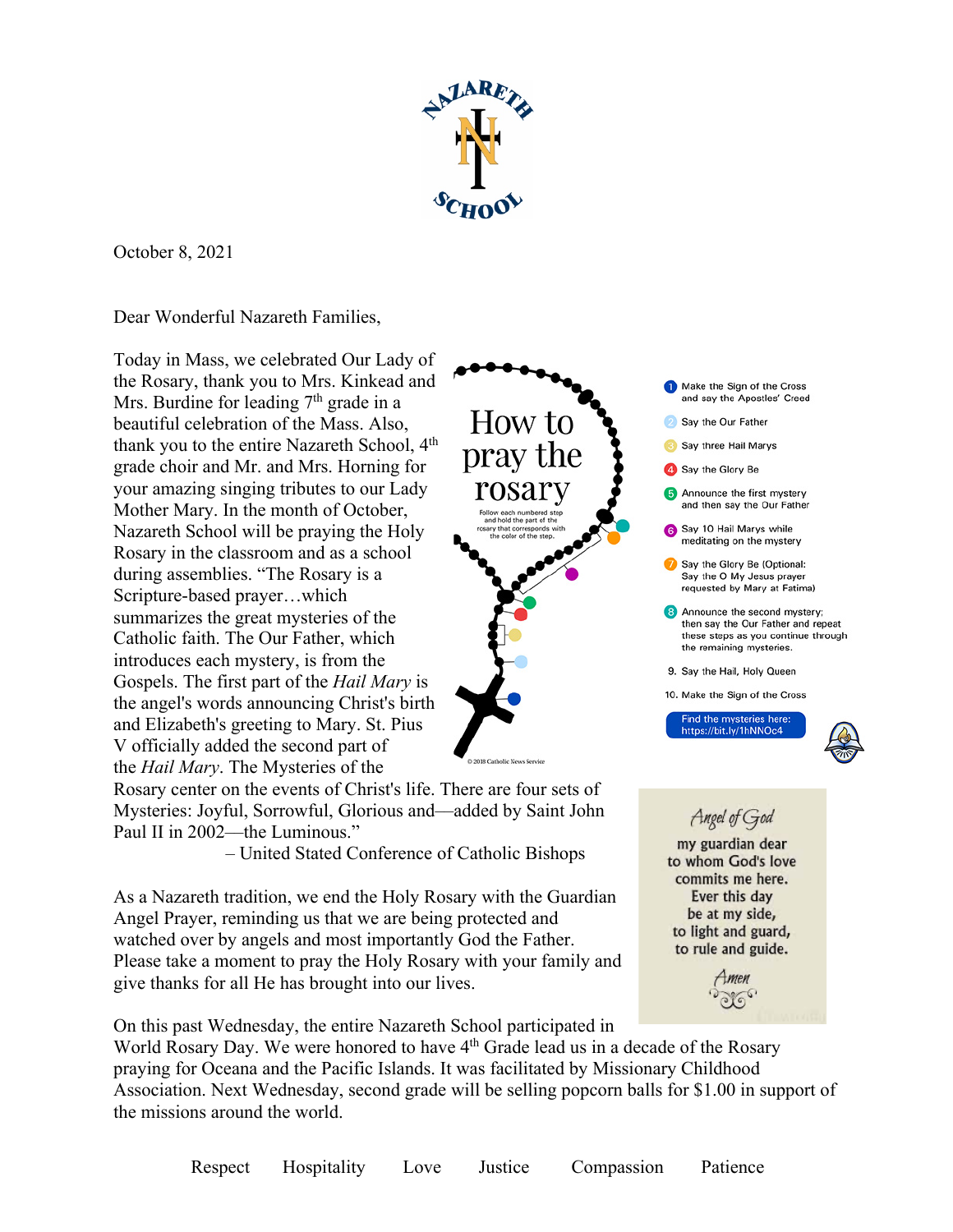The San Diego County Office of Education (SDCOE) and county public health officials have updated the COVID-19 Decision Trees for K-12 Schools for better "clarity and detail." We are pleased to share an updated Decision Tree on our Nazareth School website, to see it please click on the COVID-19 button in the upper right-hand corner.

"Notable additions include a separate tree for people who are asymptomatic and test positive for COVID-19, and decision sequences now include the requirement that when a person with symptoms has a negative antigen finding, confirmation with a lab-processed molecular sample collected within 48 hours is needed. In addition, further clarity is provided around when a test sample should be collected for modified quarantine, and when isolation begins for an asymptomatic person who tests positive and later develops symptoms. Finally, the document now also includes a list of frequently asked questions."

We thank parents for coordinating with teachers prior to bringing in special treats to share with the class. Please make sure all students stay safe, especially those with allergies, by checking with your child teachers prior to bringing them in.

Wow, thank you to all of our amazing Nazareth families for participating in the official kicking off our Turkey Trot Fundraiser at Rubio's. We all had to exercise the Core Value of patience, as they were short handed. For the second Rubio's fundraiser we will be asking them to make sure they know how truly supportive Nazareth School is and ensure they are ready for our fabulous turnout! Rubio's will be donating 30% of all proceeds to Nazareth School.

PTG is very excited to announce the Halloween Trunk or Treat on Friday, October 29<sup>th</sup>. It is a drive-thru Halloween celebration, with every class decorating a car, and handing out treats to kids as they drive by. We welcome all school organizations to participate by decorating your own car. Please contact Mrs. Alejandra Gavaldon at Alejandra.gavaldon@yahoo.com if you would like to join the fun. For the safety of all, no children or parents will be permitted out of their cars as they drive thru, it truly is a mobile Halloween event.

We will be continuing our new tradition of dressing up for Halloween at Nazareth School. Students may to come to school on **Thursday**, October 28th in their Halloween Costumes. If your child wish does not wish to participate in the extravaganza, then they should wear their school uniform to school. The costumes must be Catholic School appropriate, no fake gooey, scary blood, no blow-up costumes, no weapons, no costume masks allowed over your COVID-19 masks. Students' costumes must be comfortable and allow the students to learn during class. Please see the enclosed flyers for more details regarding our family pumpkin decorating contest.

Congratulations go out to our varsity football team for winning their second game this past Saturday, 12-0 against St. Rita's. On October 9th, at Mater Dei Catholic High School, our team will have their next game against Katharine Drexel at 8:30am. Please come and root on our varsity flag football team! Let's Go Nazareth Eagles!

Thank you to all the parents and families who have purchased scrip. We are offering scrip purchase before and after school at the stone tables, under the blue umbrellas. Please park your car, use the crosswalk, and purchase as much scrip as your budget will allow! If by chance, no one is at the tables, you may walk up to the office for assistance.